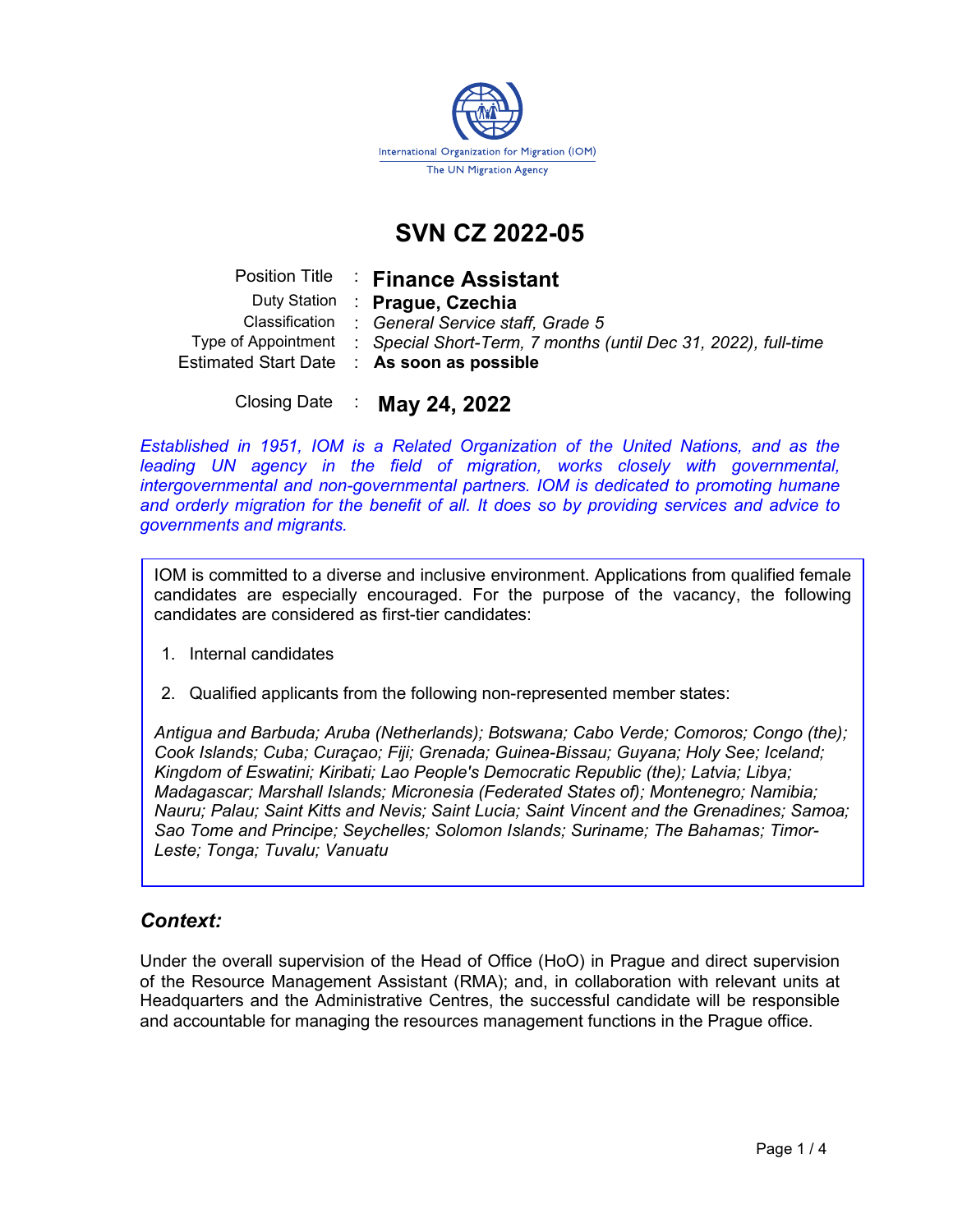## Core Functions / Responsibilities:

- 1. Assist in managing financial resources by monitoring and controlling assets, reserves, funds, supplies, etc. in accordance with IOM rules and regulations;
- 2. Assist in preparing annual budget submission and revisions including estimating staff cost as well as rental and utilities, office equipment and supplies, printing, and other contracts, services or running expenses, to include in the budget;
- 3. Extract and input data from various sources in financial or accounting systems;
- 4. Assist providing guidance in accounting, budget and financial related issues;
- 5. Assist in the preparation of the payroll by executing validity checks on monthly payroll results;
- 6. Reviews all types of payments starting from purchases to payment requests verifying that they are duly authorized and all the supporting documents are attached therewith;
- 7. Create new Vendor Accounts in PRISM;
- 8. Verify vendor claims for accuracy and conformance with IOM finance policies and instructions;
- 9. Perform claim verifications against documentation to ensure that purchases/services are properly authorized and that the goods have been received or services rendered;
- 10. Assist in the preparation of budget, accounting, financial, statistical reports and other reports as required;
- 11. Provide assistance to all staff services such as travel, expense claims, document retrieval, etc.;
- 12. Ensure proper and systematic completion of all posted payments and other accounting documents according to the established standards;
- 13. Responsible for the Petty Cash of the office; and,
- 14. Perform other related duties as required.

## Required Qualifications and Experience

#### **Education**

- High School diploma with five years of relevant experience; or,
- Bachelor's degree in Business Administration, Accounting, Finances, or related fields with three years of relevant professional experience.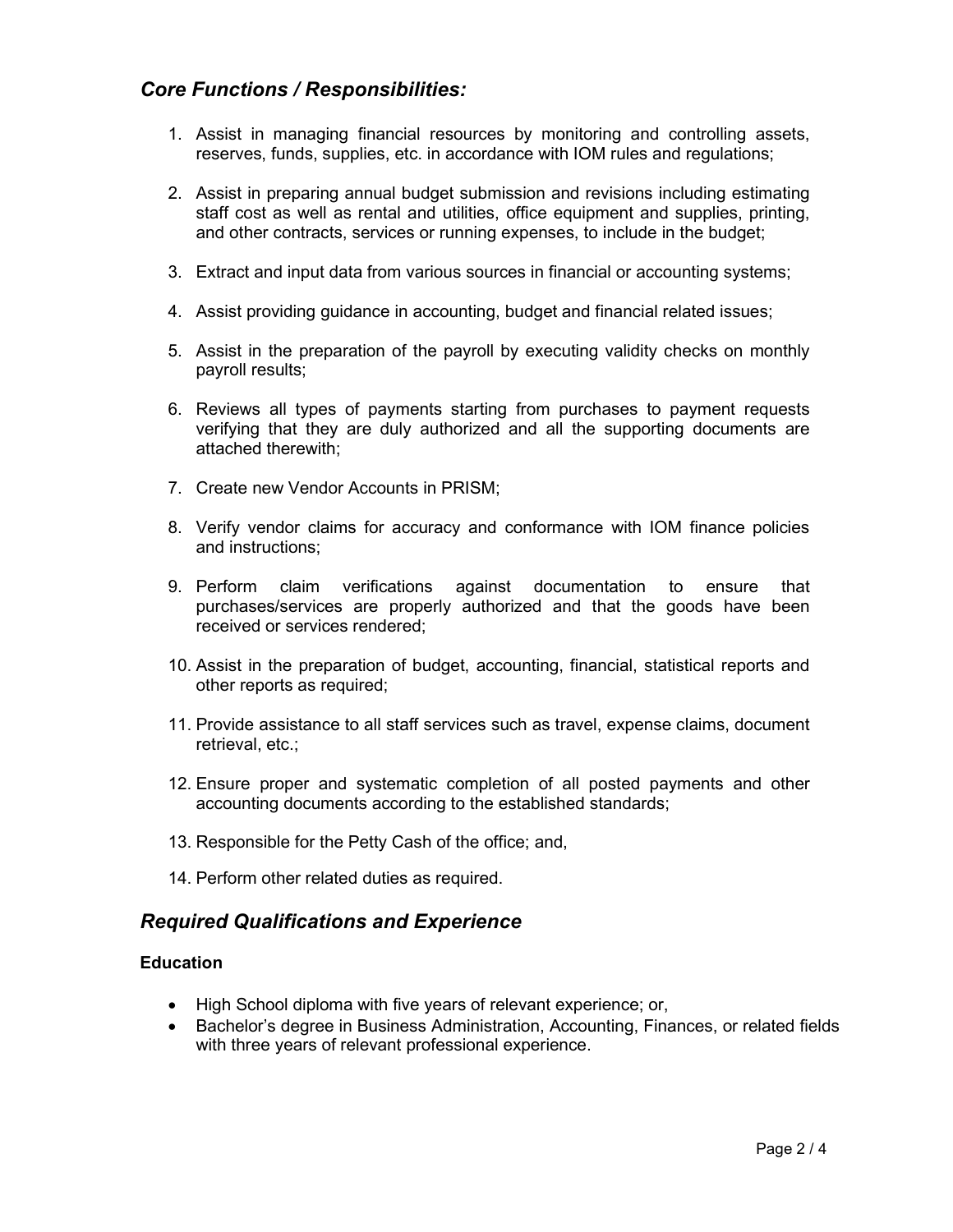#### **Experience**

- Proficient in Microsoft Office applications e.g. Word, Excel, PowerPoint, E-mail, Outlook; previous experience in SAP is a distinct advantage;
- Attention to detail, ability to organize paperwork in a methodical way;
- Discreet, details and clients-oriented, patient and willingness to learn new things; and,
- Prior work experience with international humanitarian organizations, nongovernment or government institutions/organization in a multi-cultural setting is an advantage.

#### Languages

Fluency in English (oral and written) is required. Czech is a distinct advantage. Any other UN language is an advantage.

# Required Competencies

Values - all IOM staff members must abide by and demonstrate these three values:

- Inclusion and respect for diversity: respects and promotes individual and cultural differences; encourages diversity and inclusion wherever possible.
- Integrity and transparency: maintains high ethical standards and acts in a manner consistent with organizational principles/rules and standards of conduct.
- Professionalism: demonstrates ability to work in a composed, competent and committed manner and exercises careful judgment in meeting day-to-day challenges.

#### Core Competencies – behavioural indicators level 1

- Teamwork: develops and promotes effective collaboration within and across units to achieve shared goals and optimize results.
- Delivering results: produces and delivers quality results in a service-oriented and timely manner; is action oriented and committed to achieving agreed outcomes.
- Managing and sharing knowledge: continuously seeks to learn, share knowledge and innovate.
- Accountability: takes ownership for achieving the Organization's priorities and assumes responsibility for own action and delegated work.
- Communication: encourages and contributes to clear and open communication; explains complex matters in an informative, inspiring and motivational way.

IOM's competency framework can be found at this link.

## **Other**

Any offer made to the candidate in relation to this vacancy notice is subject to funding confirmation.

Appointment will be subject to certification that the candidate is medically fit for appointment, accreditation, any residency or visa requirements, and security clearances.